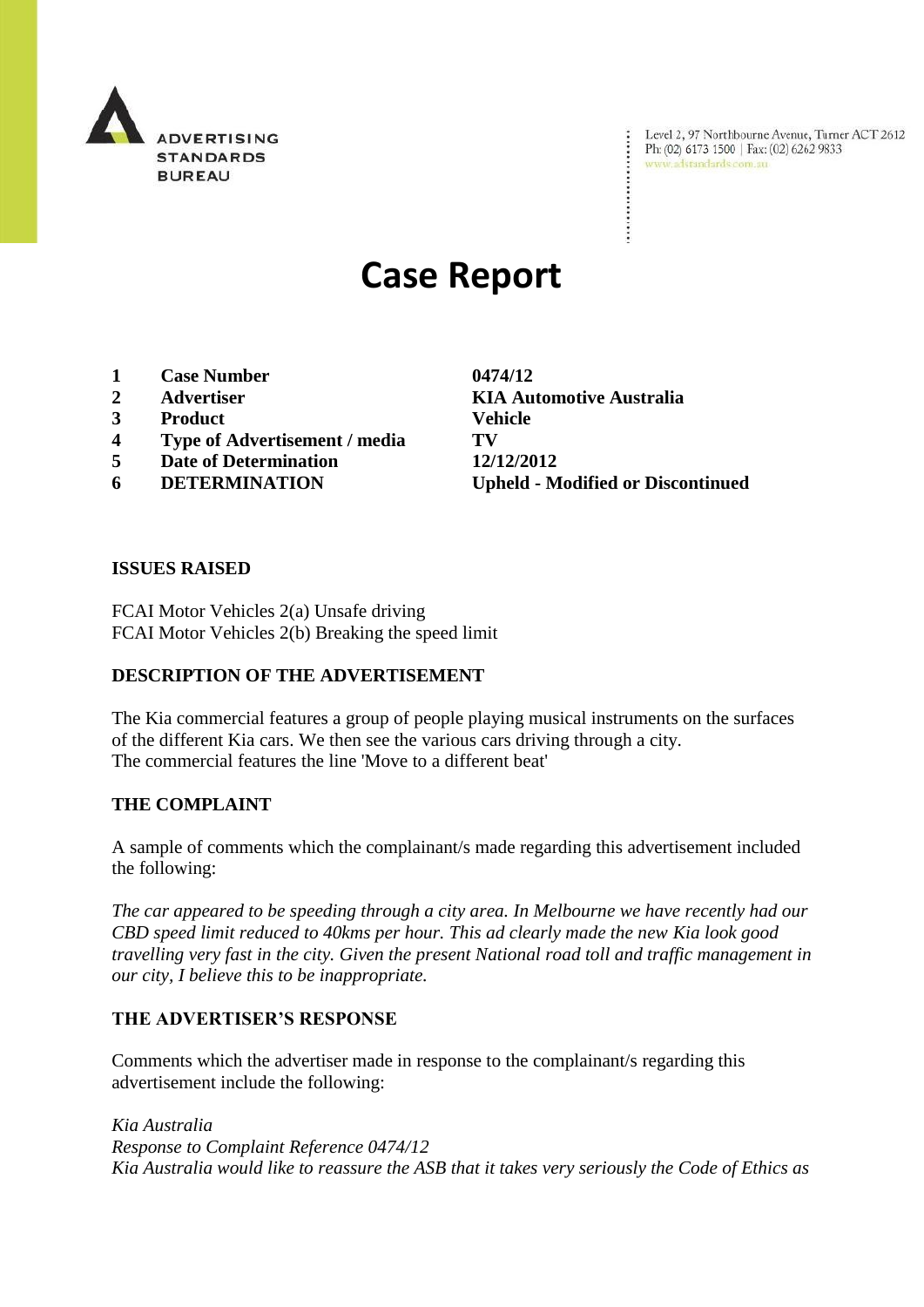*outlined in the AANA, specifically Section 2 of the Code that relates to the FCAI Code of Practice.*

*Please see following the response to the complaint.*

*FCAI Provision 2 (a) Unsafe Driving, including reckless and menacing driving that would breach any Commonwealth law or the law of any State or Territory in the relevant jurisdiction in which the advertisement is published or broadcast dealing with road safety or traffic regulation, if such driving were to occur on a road or road related area, regardless of where the driving is depicted in the advertisement.*

*Response*

*The Kia commercial in question was filmed and produced overseas by an Agency commissioned by Kia Korea. This footage was then adapted by our Australian Agency and edited to comply with Australian requirements under the FCAI Code.*

*Please consider the following when reviewing this commercial.*

*1. The commercial was produced with strict guidelines in relation to adhering to all road rules*

*2. The vehicles portrayed in the commercial were driven within the legal speed limits. 3. The shot in question featuring the silver Sorento driving through the tunnel was a closed set with traffic controls in place at all times.*

*The section of the commercial in question falls between 25 and 26 seconds of the TVC. At this point of the commercial the camera is tracking the speed of the vehicle through a tunnel. The speed of the Sorento is within the legal limits of the road with which the scene takes place. Please be assured that Kia Australia fully supports the efforts of the ASB and FCAI and goes to extensive lengths to ensure that all Kia advertising complies with the Code.*

### **THE DETERMINATION**

The Advertising Standards Board (Board) was required to determine whether the material before it was in breach of the Federal Chamber of Automotive Industries Advertising for Motor Vehicles Voluntary Code of Practice (the FCAI Code).

To come within the FCAI Code, the material being considered must be an advertisement. The FCAI Code defines an advertisement as follows: "matter which is published or broadcast in all of Australia, or in a substantial section of Australia, for payment or other valuable consideration and which draws the attention of the public, or a segment of it, to a product, service, person, organisation or line of conduct in a manner calculated to promote or oppose directly or indirectly that product, service, person, organisation or line of conduct".

The Board decided that the material in question was published or broadcast in all of Australia or in a substantial section of Australia for payment or valuable consideration given that it was being broadcast on television in Australia.

The Board determined that the material draws the attention of the public or a segment of it to a product being a Kia branding advertisement in a manner calculated to promote that product. Having concluded that the material was an advertisement as defined by the FCAI Code, the Board then needed to determine whether that advertisement was for a motor vehicle. Motor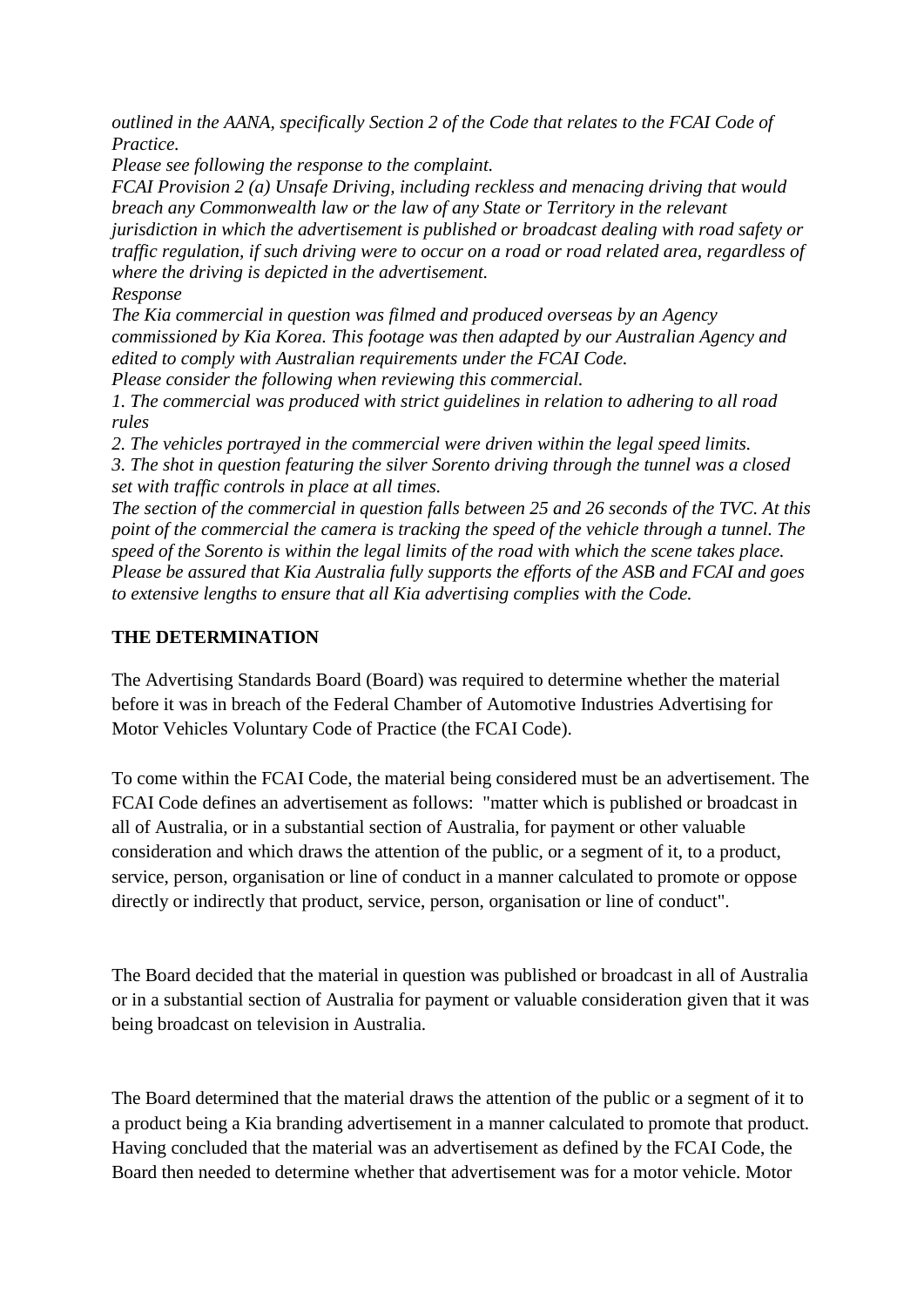vehicle is defined in the FCAI Code as meaning: "passenger vehicle; motorcycle; light commercial vehicle and off-road vehicle".

The Board determined that the range of Kia vehicles shown are Motor vehicles as defined in the FCAI Code.

The Board determined that the material before it was an advertisement for a motor vehicle and therefore that the FCAI Code applied.

The Board noted the complainant's concerns that the advertisement depicts a vehicle speeding through a city street.

The Board then analysed specific sections of the FCAI Code and their application to the advertisement.

The Board considered clause  $2(a)$  of the FCAI Code. Clause  $2(a)$  requires that: Advertisements for motor vehicles do not portray ...unsafe driving, including reckless or menacing driving that would breach any Commonwealth law or the law of any State or Territory in the relevant jurisdiction in which the advertisement is published or broadcast dealing with road safety or traffic regulation, if such driving were to occur on a road or roadrelated area, regardless of where the driving is depicted in the advertisement.'

The Board noted that the advertisement includes one specific scene of the Kia range of vehicles moving through an intersection at an accelerated pace.

The Board noted that the examples given in the FCAI Code for unsafe driving include "…vehicles travelling at excessive speed; sudden extreme and unnecessary changes in direction and speed of a motor vehicle…."

The Board noted that as the vehicle travels through the intersection, although there is no verification of the actual speed of the vehicle, the visuals in conjunction with the roaring of the engine give an impression of speed.

The Board considered that roads across Australia have specific speed limits and vehicles are able to drive to those speeds when conditions allow. The Board considered however that the depiction of speed in this section of the advertisement could be considered excessive in a built up area of a town or city.